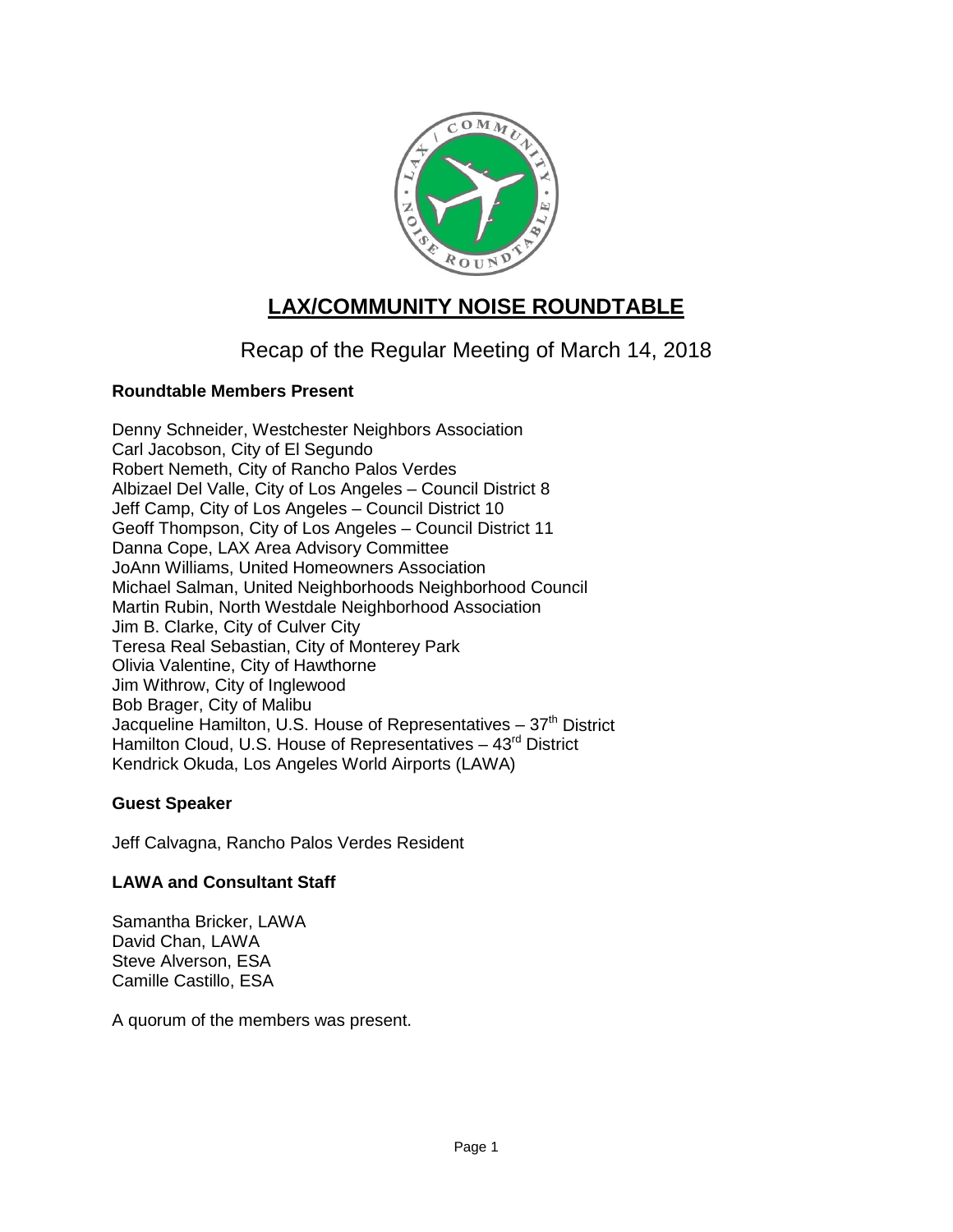#### **1. Welcome/Review of the Meeting Format**

Roundtable Facilitator Steve Alverson welcomed the members and public and indicated his role was to ensure all participants stay on topic so that the meeting stays on schedule. He explained the three-minute time limit for each public comment.

#### **2. Call to Order, Pledge of Allegiance, and Introductions**

Chairman Schneider called the meeting to order and gave a brief summary of the Roundtable's role and responsibilities, its membership as well as LAWA's and the FAA's roles in addressing aircraft noise issues.

Kendrick Okuda recognized Samantha Bricker; Deputy Executive Director of LAWA Environmental Programs Group.

Member Clarke recognized the attendance of the Alternate for the City of Culver City, Göran Eriksson and acknowledged June Lehrman who previously served as the City of Culver City's Roundtable representative.

#### **3. Comments from the Public**

Seven residents from West Adams, Santa Monica, Culver City, Rancho Palos Verdes and Redondo Beach made public comments. These comments covered a variety of concerns including aircraft noise affecting their respective communities, sleep disturbance, deviation from Over-Ocean Operations, aircraft operations from Hawthorne Airport, and other matters.

The Roundtable Facilitator noted that the Roundtable is only charged with addressing noise from LAX aircraft operations and does not include operations from Hawthorne Airport. Chairman Schneider reiterated the role of the Roundtable as an advisory group that has no power directly to make changes to aircraft flight paths, which is the sole responsibility of the FAA.

#### **4. LAX Metroplex/Wide Area Ad Hoc Committee Report**

Ad Hoc Committee Chair, Member Thompson, briefed the Roundtable on the points discussed, timelines, and the activities of the Ad Hoc Committee since the previous meeting in January 2018. He explained the various waypoints along the North Downwind arrival flight path and reviewed the January to February 2018 altitude data trends for the DAHJR and GADDO waypoints that emphasized the percentage of flights flying at or below the 6,000-foot minimum altitude at these two waypoints. He noted that the flights flying under 5,000 feet are the source of noise disturbances for the residents. He also noted that the Ad Hoc Committee analyzed altitude data for the BAYST and JUUSE waypoints.

He provided a recap of the meeting that occurred between elected officials and SoCal TRACON staff during which the elected officials presented the altitude data provided by LAWA for the DAHJR and GADDO waypoints and asked TRACON to investigate why the aircraft altitudes in the November data at DAHJR were higher than other months. He indicated that SoCal TRACON offered several explanations for why aircraft were below the 6,000-foot altitude at the DAHJR waypoint. He noted that TRACON explained that because most of the aircraft arrivals at LAX come in from the east, the North Downwind arrivals have to be merged into the traffic coming from the east and this merging of the arrivals may require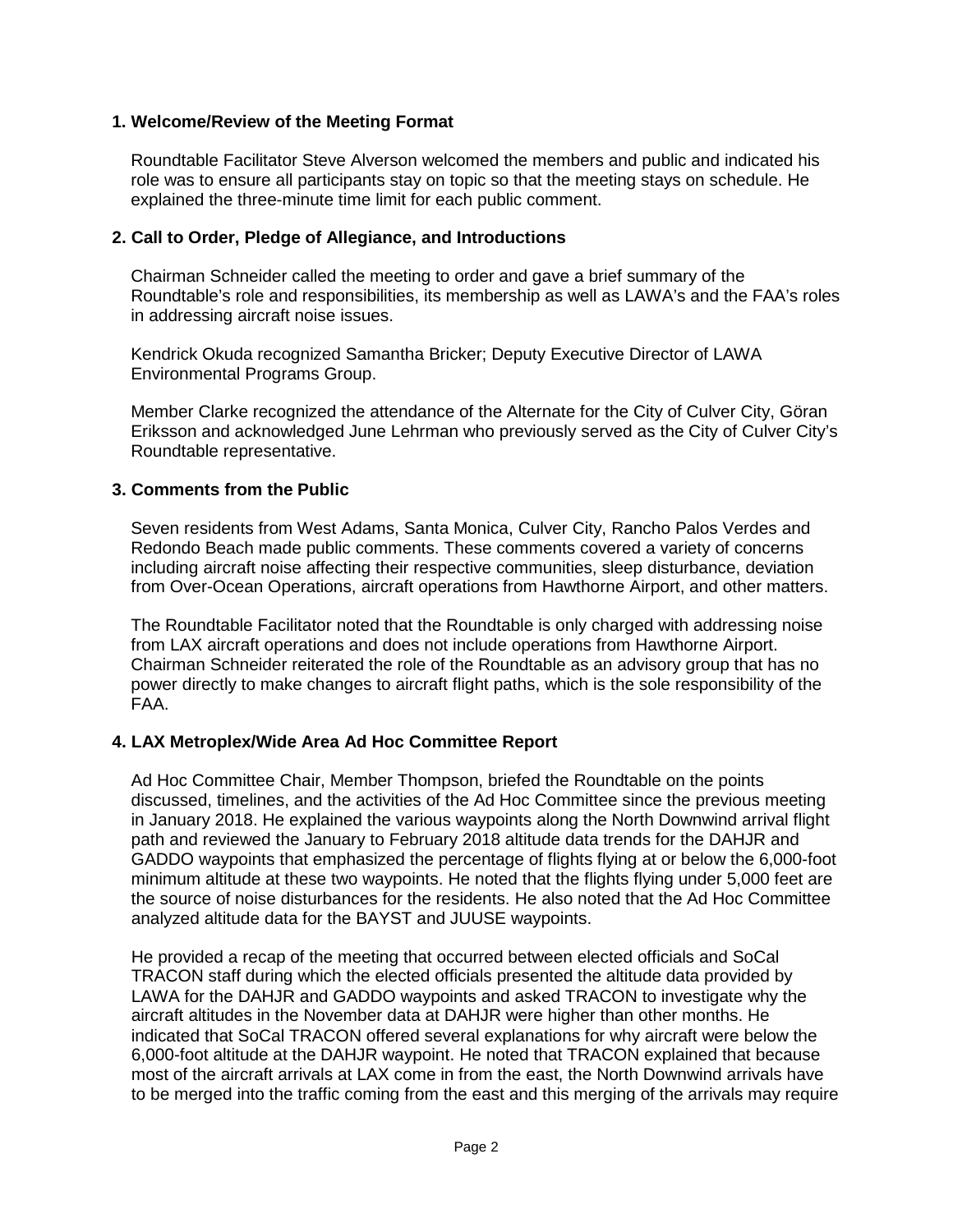air traffic controllers to bring aircraft in at altitudes below the 6,000-foot level. He noted that the Ad Hoc Committee also established contact with the correct group at FAA. Member Thompson stated the Ad Hoc Committee still has a number of questions, understands the public's questions and concerns, and has scheduled a follow-up meeting with the TRACON.

Member Salman reported that individual TRACON facilities have the authority to write their own local rules, which may deviate from published FAA procedures. One of the items discussed with TRACON was the possibility of writing standards to keep aircraft above 6,000 feet and avoid flying low at night and possibly during the day. He indicated another issue raised with the TRACON was that flight tracks over the GADDO waypoint were deviating 5 to 10 miles farther east and making U-turns over a dispersed pattern rather than turning toward LAX west of the 710 freeway.

Member Thompson also stated the Ad Hoc Committee would continue to work with LAWA to obtain the requested altitude data. LAWA representative Kendrick Okuda expressed gratitude for the Committee's presentation, indicated he was encouraged by the FAA's engagement on this issue, and is looking forward to future collaboration with the FAA.

#### **5. General discussion of Roundtable Administrative support by member Cities - All**

Chairman Schneider noted that the Roundtable is working to become a self-supporting organization. He expressed gratitude for LAWA's continuing support of providing data that the Roundtable uses to evaluate current operations that are causing aircraft noise concerns. He also expressed gratitude to the City of Culver City, City of Monterrey Park, and City of Malibu for their collaboration in working toward a self-supporting Roundtable.

#### **6. LAWA and Roundtable Website status**

Kendrick Okuda presented the status of the Roundtable website. He noted the website links have been reestablished and are accessible at [www.lawa.org/laxnoise.](http://www.lawa.org/laxnoise)

#### **7. Rancho Palos Verdes Presentation on Aircraft Overflights**

Member Nemeth introduced Jeff Calvagna, an aerospace engineer and resident of Palos Verdes near San Pedro to discuss LAX departure overflights of Palos Verdes and San Pedro. He noted that these LAX departure overflights have dramatically increased since the implementation of NextGen Metroplex procedures. He indicated that the OSHNN8 Standard Instrument Departure (SID) is a noise abatement flight path. However, air traffic controllers in the SoCal TRACON facility have been routinely short-cutting noisy departures over Palos Verdes and San Pedro neighborhoods. Mr. Calvagna observed that only 20 percent of the flights follow the OSHNN8 SID flight path while 80 percent of the flights are being vectored by controllers. Mr. Calvagna listed potential reasons for these shortcuts such as, ATC and pilots do not like OSHNN8 because it is inconvenient and its use takes more time due to complexity. He recommended that the Roundtable ask the FAA to follow their own procedures and not deviate from the OSHNN8 SID unless there is a legitimate reason.

Member Nemeth made a motion authorizing the Roundtable Chairman to write a letter as promptly as possible to the FAA and other parties recommended by the Roundtable that addresses three requests:

1. Air traffic controllers to adhere to the OSHNN8 published procedure.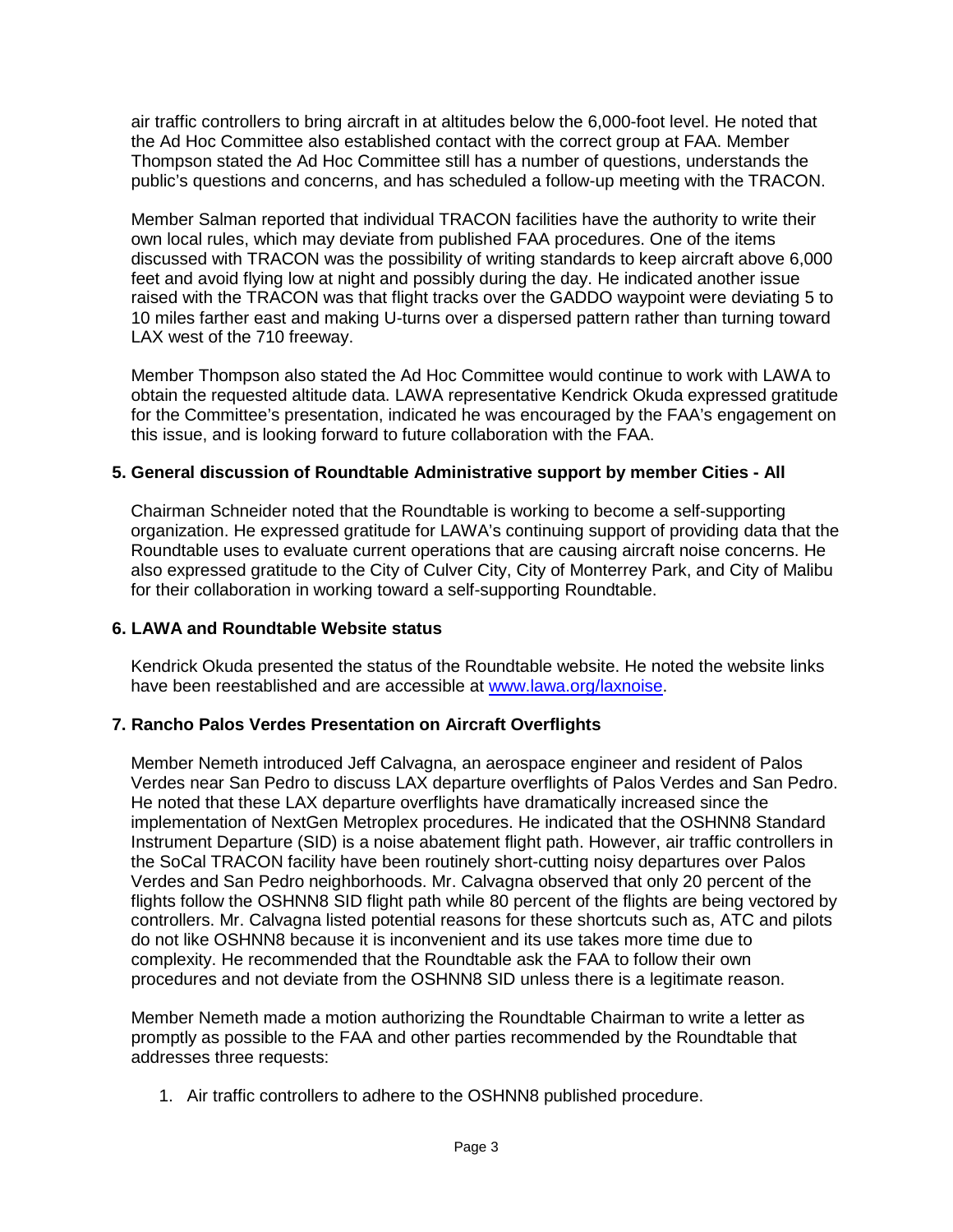- 2. When necessary for spacing, air traffic controllers vector jets from the OSHNN8 procedure beginning east of the HOLTZ waypoint.
- 3. Air traffic controllers raise the 5,000-foot altitude restriction on Mokulele Airlines' Cessna Caravan turboprops overflying the Palos Verdes Peninsula.

The motion was seconded by Member Real Sebastian and unanimously passed by the Roundtable.

LAWA staff member David Chan commented that the change in flight path is most likely related to waypoint changes associated with the OSHNN8 procedure that resulted in a shift of the departure path causing more aircraft to fly over PV when they are vectored by FAA. Mr. Chan also commented that the altitudes of the jet aircraft overflying the Palos Verdes Peninsula are very high. He noted that according to current noise abatement procedures, when jets reach 13,000 feet or higher, the FAA can vector them over the Palos Verdes Peninsula.

Member Salman commented that the situation is similar to north downwind arrivals; however this is a lateral performance change compared to an altitude issue. Member Salman asked Mr. Calvagna about altitudes of aircraft over the southern Palos Verdes Peninsula. Mr. Calvagna responded that the aircraft are usually at 10,000 to 11,000 feet.

#### **8. Status of 360 at South Bay Community Noise Evaluation – LAWA staff**

David Chan informed the Roundtable that in November 2017, a request was made of LAWA to conduct a study of the aircraft noise affecting 360 at South Bay community. Mr. Chan noted that this noise evaluation will consist of two major parts:

- 1. Investigate past events based on dates and time provided by the 360 group to see if there is a correlation with specific events at LAX.
- 2. Conduct noise measurements at 360 complex to further confirm the noise source(s).

Member Valentine thanked LAWA for conducting the study and asked how long the study would take. Mr. Chan noted that the study would take two to three months to complete and the findings would be presented at the Roundtable meeting following the completion of the study. She also inquired whether the study will examine potential ways to reduce noise affecting the 360 complex. Mr. Chan indicated that at this point, the main focus of the study is to identify the noise problem and if there is an opportunity to look at potential solution then that can be examined later on.

#### **9. Roundtable member discussion**

Chairman Schneider suggested when performing evaluations for North Downwind Arrivals, the Ad Hoc Committee should continue to collaborate with the Roundtable members on the eastern end of the flight path.

Member Cope requested the priority level of the low frequency noise issue be changed to a high priority issue due to the lack of regulations for new aircraft technology and the noise impacts that may result.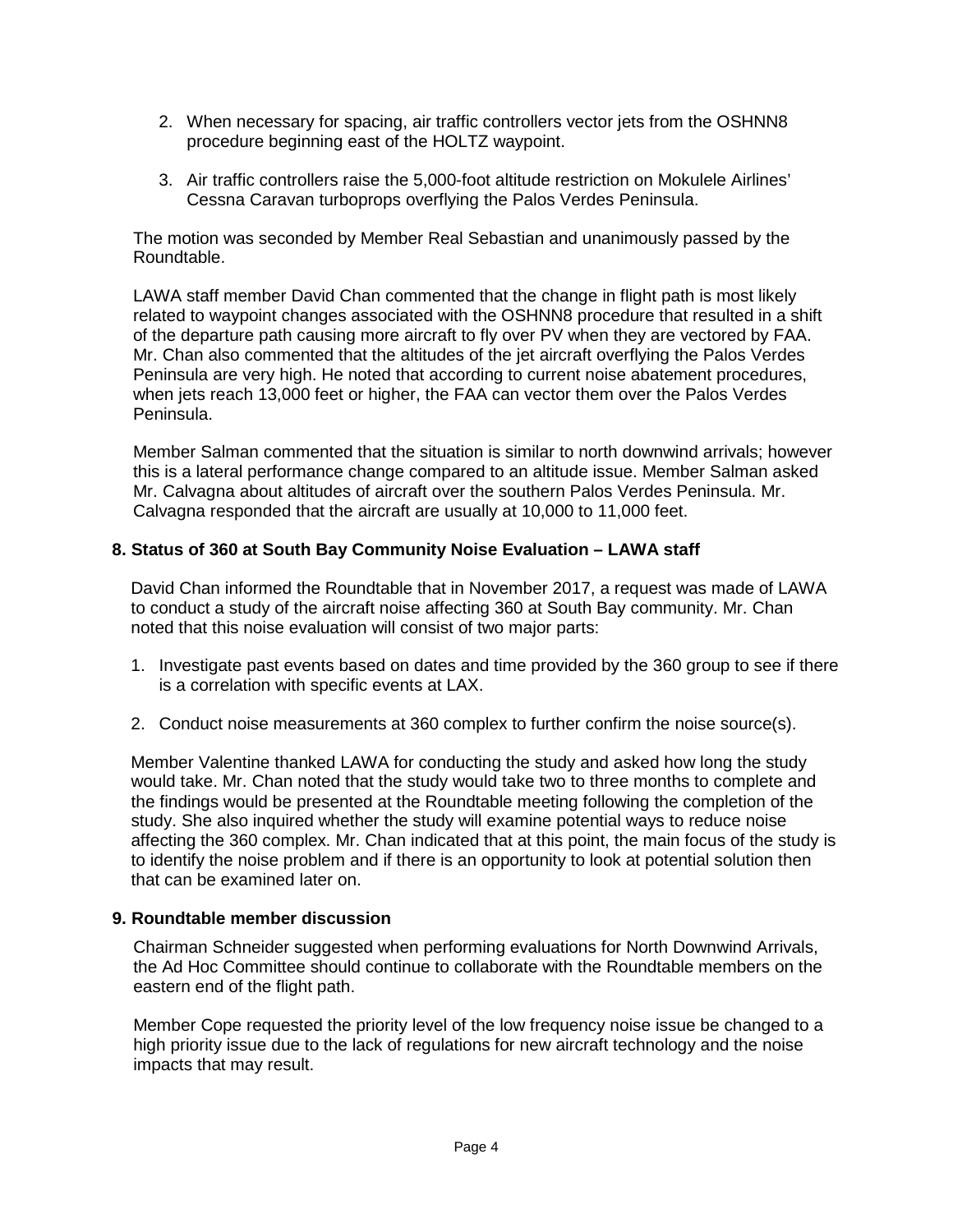Member Salman commented on the Office of Inspector General's report that focused on financial management at the FAA and found that the FAA system for managing contracts is in disarray. Member Salman noted that many parts of the Federal government are in an institutional crisis, especially the FAA.

Member Thompson commented that the federal government has been in the news for delaying budgets; noting that the FAA does not have long-term funding.

Chairman Schneider requested that for periods when the FAA knows that a runway at LAX will be closed for long-term maintenance, the FAA consider implementing noise abatement measures that will reduce the impact of aircraft noise on the communities.

David Chan recognized the new Roundtable representatives from the City of Culver City and Congresswoman Maxine Waters Office and handed out new Member notebooks that provide all of the background documents related to the Roundtable's formation and operation.

Member Hamilton stated how thankful she is to LAWA for providing the altitude data analysis and expressed her gratitude for the robust support of Kendrick Okuda, David Chan, and Samantha Bricker. Member Camp seconded Ms. Hamilton's comment.

## **10. FAA Reauthorization Bill update**

Steve Alverson briefed the Roundtable on updates to the FAA Reauthorization Bill. He indicated Congress passed a temporary bill to continue FAA's funding authorization through March 29, 2018; however, there is no promise of a long-term authorization bill passing soon. He noted that at the time of the previous Roundtable meeting, Representative Bill Shuster was pushing for privatization of the FAA's air traffic control services. However, Representative Shuster has announced his retirement and withdrawn his privatization proposal from the current FAA reauthorization legislation. As such, there is no immediate need to send a letter to Representative Shuster opposing privatizing the air traffic control services, since the proposal is no longer included in the legislation. Mr. Alverson noted that he conducted a brief email exchange with Chairman Schneider in which he suggested to draft the letter to Representative Shuster in case it was needed in the future. Chairman Schneider asked the Roundtable if any member opposed sending the letter; there were no objections.

Member Hamilton suggested that the Roundtable may also want to consider providing language to include in the FAA Reauthorization Bill that addresses aircraft noise issues. Member Real Sebastian suggested including language that requires an FAA member to be present at all Roundtable meetings. Member Camp suggested to include language in the legislation that requires the FAA to follow their own documented procedures. Member Thompson recommended to Member Hamilton that the best forum is to engage with the individual communities and have the local congressional offices submit a joint letter that includes appropriate issues for consideration.

#### **11. Brief general status of Culver City et. al. litigation on FAA Metroplex changes – Jim B. Clarke, City of Culver City**

Member Clarke explained that the City of Culver City filed a lawsuit against the FAA in October 2017 that challenged the Finding of No Significant Impact in the Metroplex Environmental Assessment (EA). He noted that Newport Beach, Laguna Beach, and